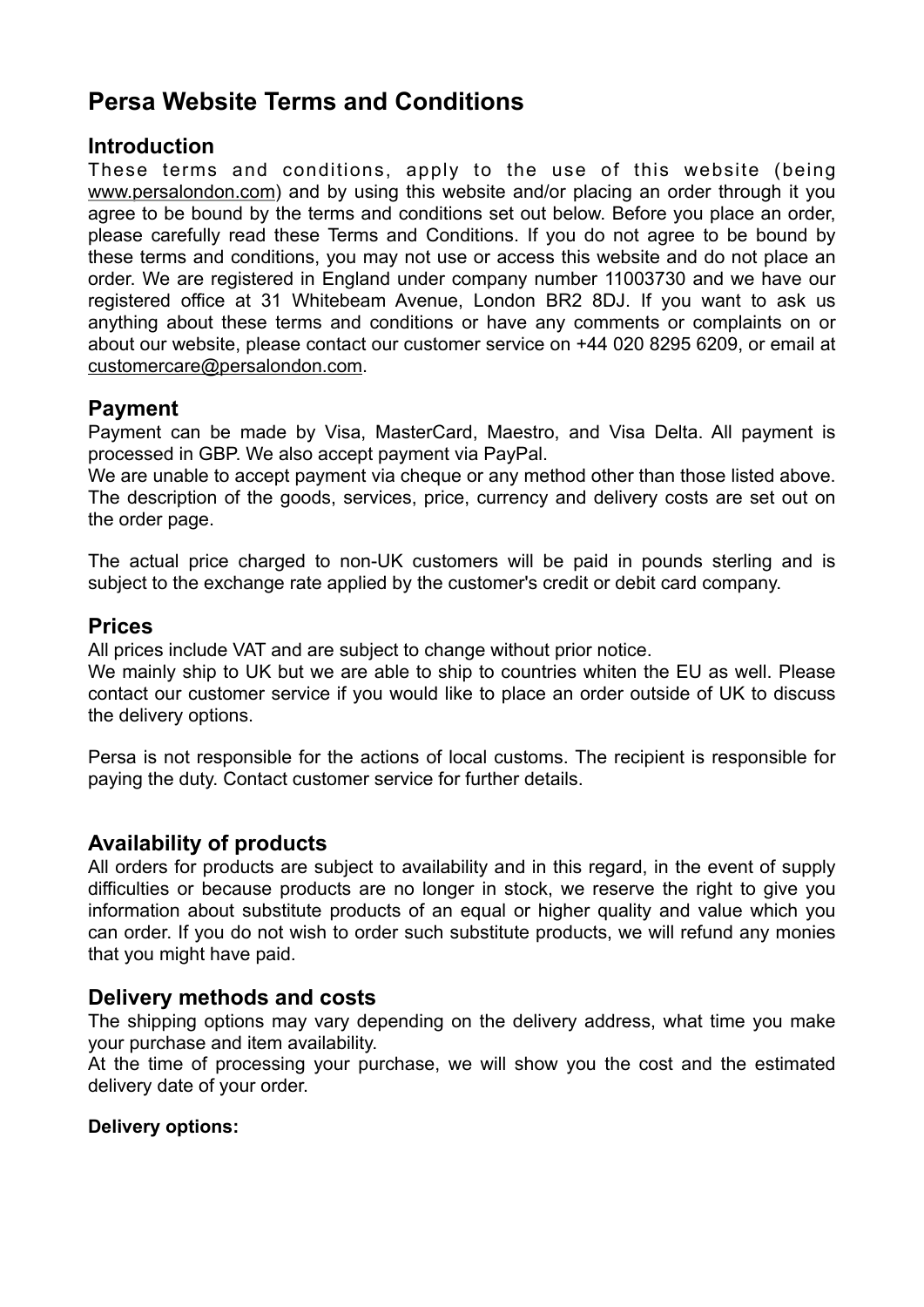| <b>Delivery Options</b>  | <b>Price</b>            | <b>Timing</b>                              |
|--------------------------|-------------------------|--------------------------------------------|
| <b>Standard delivery</b> | Free                    | Up to 5 working days                       |
| Next_day delivery*       | £6.95 (free over £100)  | Monday-Saturday, order by 2pm previous day |
| Same day delivery**      | £10.00 (free over £100) | Monday-Saturday, order before 2pm          |

The estimated delivery time for standard delivery will be between 3-5 working days, depending on the delivery address. Please note that this is not a guaranteed delivery date for your order.

\*Orders must be received and payment cleared by 2pm Monday-Saturday. Subject to payment review.

\*\*Same day delivery ONLY available within London for orders placed between Monday and Saturday before 2pm. Please contact our Customer Services on +44 7944468864, or email at [customercare@persalondon.com](mailto:customercare@persalondon.com) before placing your order to confirm that your address is eligible for the same day delivery.

The delivery times shown above shall increase for Northern Ireland and remote areas.

When you receive your order please examine your order to ensure that there are no visible signs of damaged, missing or incorrect pieces. In the event that there are missing, damaged or incorrect packages, please contact customer care within 48 hours of your delivery.

### **Delays**

Occasionally, the delivery of your order may be delayed. This can be for various reasons out of our control such as import delays or higher than anticipated demand. We will, of course, make every effort to keep you informed. Orders which have a different billing and shipping address may also be subject to delays whilst we perform additional credit checks. Persa will not be held responsible for delays and cancellations where the data supplied by customer is incorrect or inadequate.

### **What happens if your product is faulty?**

If you find a fault with your product when you receive it, please call our customer service team on +44 020 8295 6209 or email at [customercare@persalondon.com](mailto:customercare@persalondon.com) to discuss. We will deal with faulty products on a case by case basis.

#### **If your goods become faulty over time:**

All Persa products are made to the highest standards, with rigorous quality control checks made throughout the manufacturing process. Please be aware that leather is a natural product and a level of marking on the hide is to be expected. We consider this an important aspect of each Persa product's individuality.

Where products do not perform to expected quality standards we offer a 6 months guarantees from date of purchase on all Persa products. This guarantee covers faults caused by manufacturing or the material used. It does not cover normal wear and tear or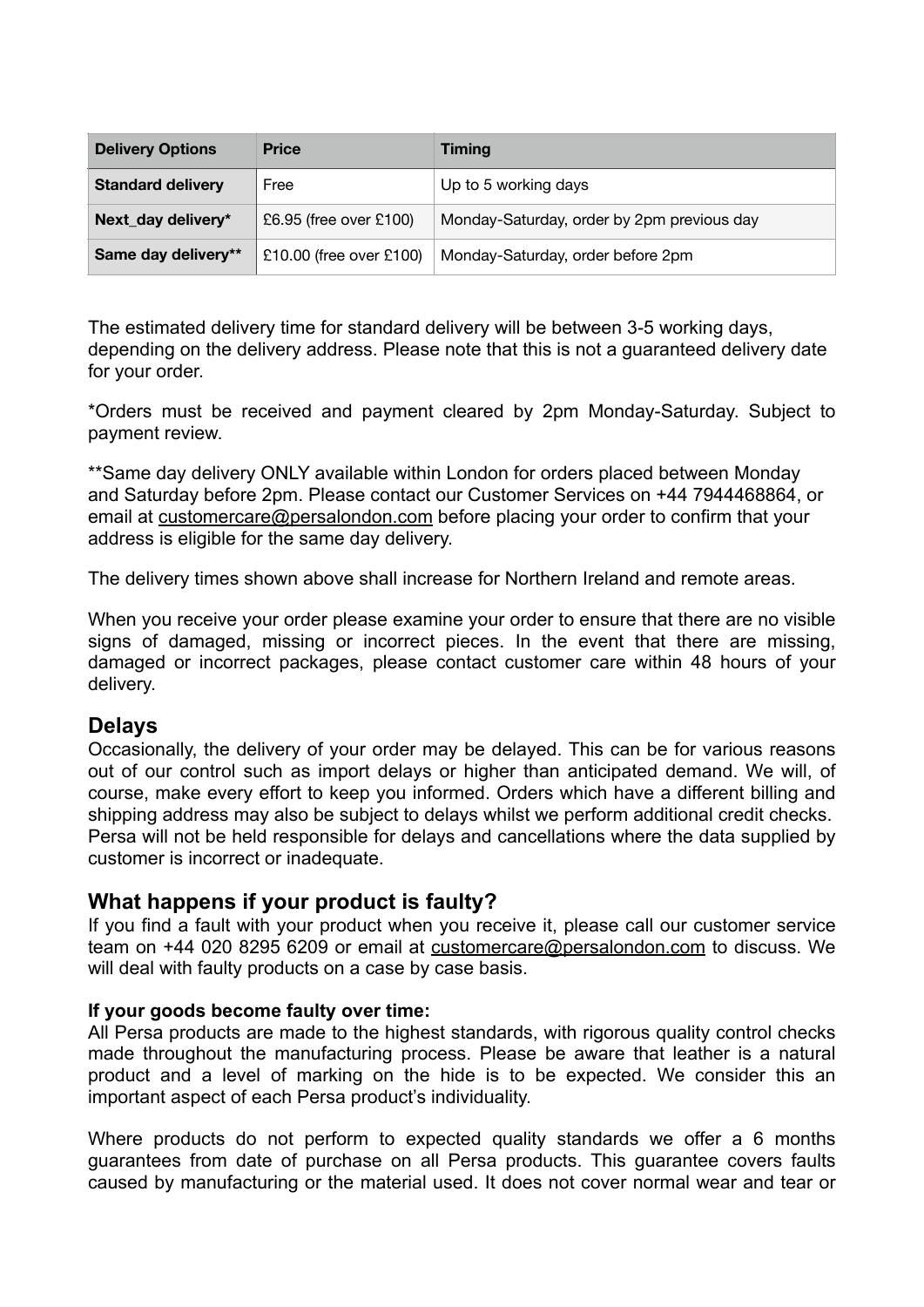misuse. If a problem develops with a product during regular use, please contact our customer services.

#### **Proof of purchase**

You must have your receipt available for us to refund your goods. We will refund the original debit, credit or charge card or PayPal account used to purchase the returned goods.

### **Customer Service :**

If you require help or assistance with any aspect of our website, including ordering online, or if you need further information about our products, please call our Customer Service team who will be happy to help you.

You can reach the Customer Service team by online Webchat, calling +44 020 8295 6209 between 10am-6pm Monday to Friday (GMT/BST) excluding UK bank holidays, 10am-4pm (GMT/BST) Saturday to Sunday or by emailing [customercare@persalondon.com](mailto:customercare@persalondon.com).

### **Return Policy**

We hope that you will love your order; however, if you change your mind, you can return any item within 14 days of receipt for a refund or replacement. This returns policy does not affect your UK statutory rights. (Please note that we are not able to accept any returns of customised products, unless the item is faulty).

Please note, the cost of the return postage is the responsibility of the customer; we do not currently offer free returns.

In our efforts to become paperless we have not included a returns form with your order, so please help us by kindly noting your order number within the package or on the outer carton. Please note that without this order number your refund may be subject to a delay.

Here's what to do:

- Place the product (unused and in its original packaging including the dog tag, gift wrap, accessories, dust bag and labels) with your order number within the package or on the outer carton and seal securely.
- Return your item via your preferred method and send to our returns address.
- We will confirm by email when your return has been received and by email again when your refund or replacement has been processed.
- Please note that refunds can take up to 10 days to process once they have arrived with our Returns Department.
- We don't accept liability for items that get lost or damaged in transit back to us.

#### **Return address**

The return address is:

Persa Returns, 31 Whitebeam Avenue, London, BR2 8DJ, United Kingdom.